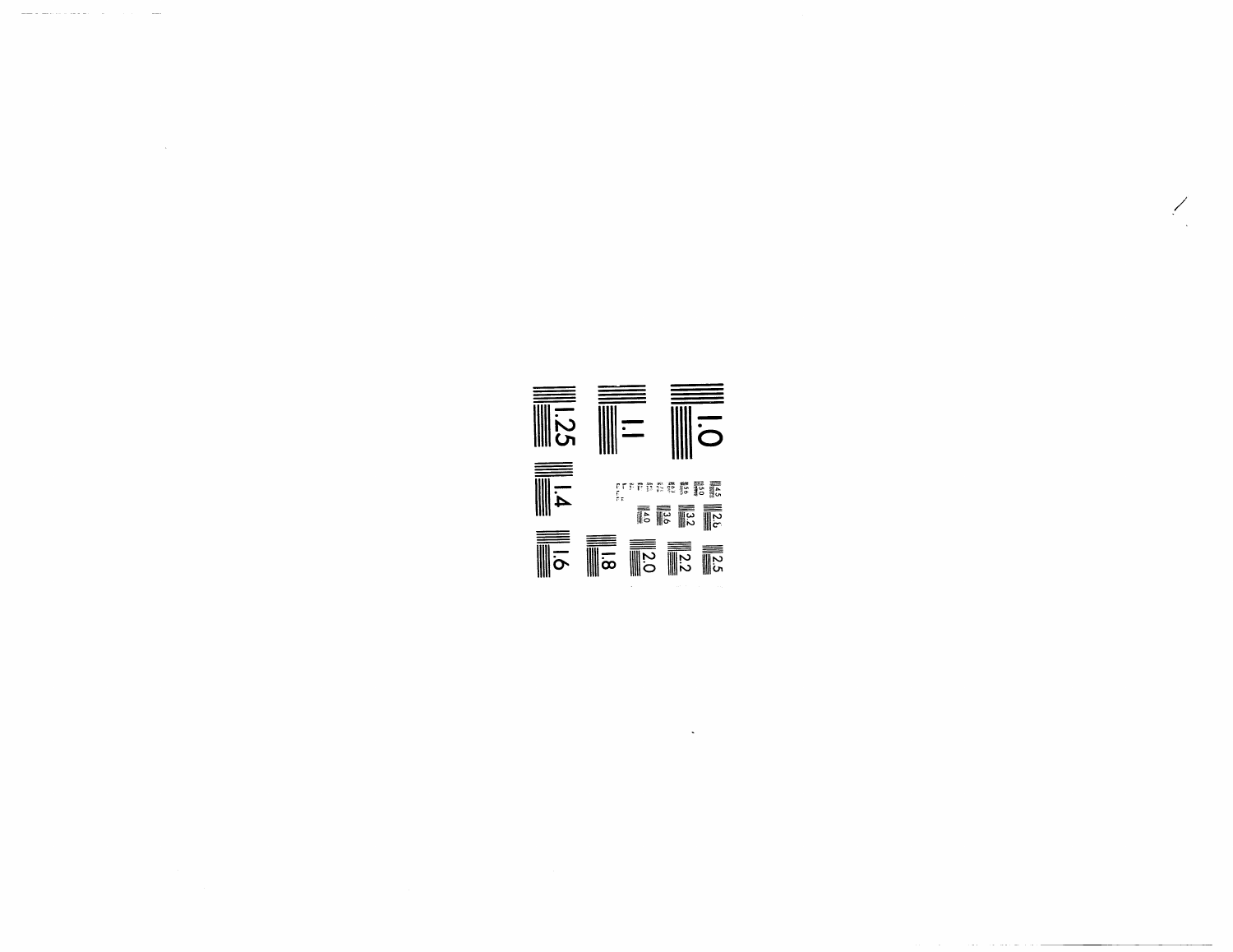



 $\label{eq:2} \frac{1}{\sqrt{2}}\int_{0}^{\infty}\frac{1}{\sqrt{2\pi}}\left(\frac{1}{\sqrt{2\pi}}\right)^{2}d\mu_{\rm{eff}}\,d\mu_{\rm{eff}}$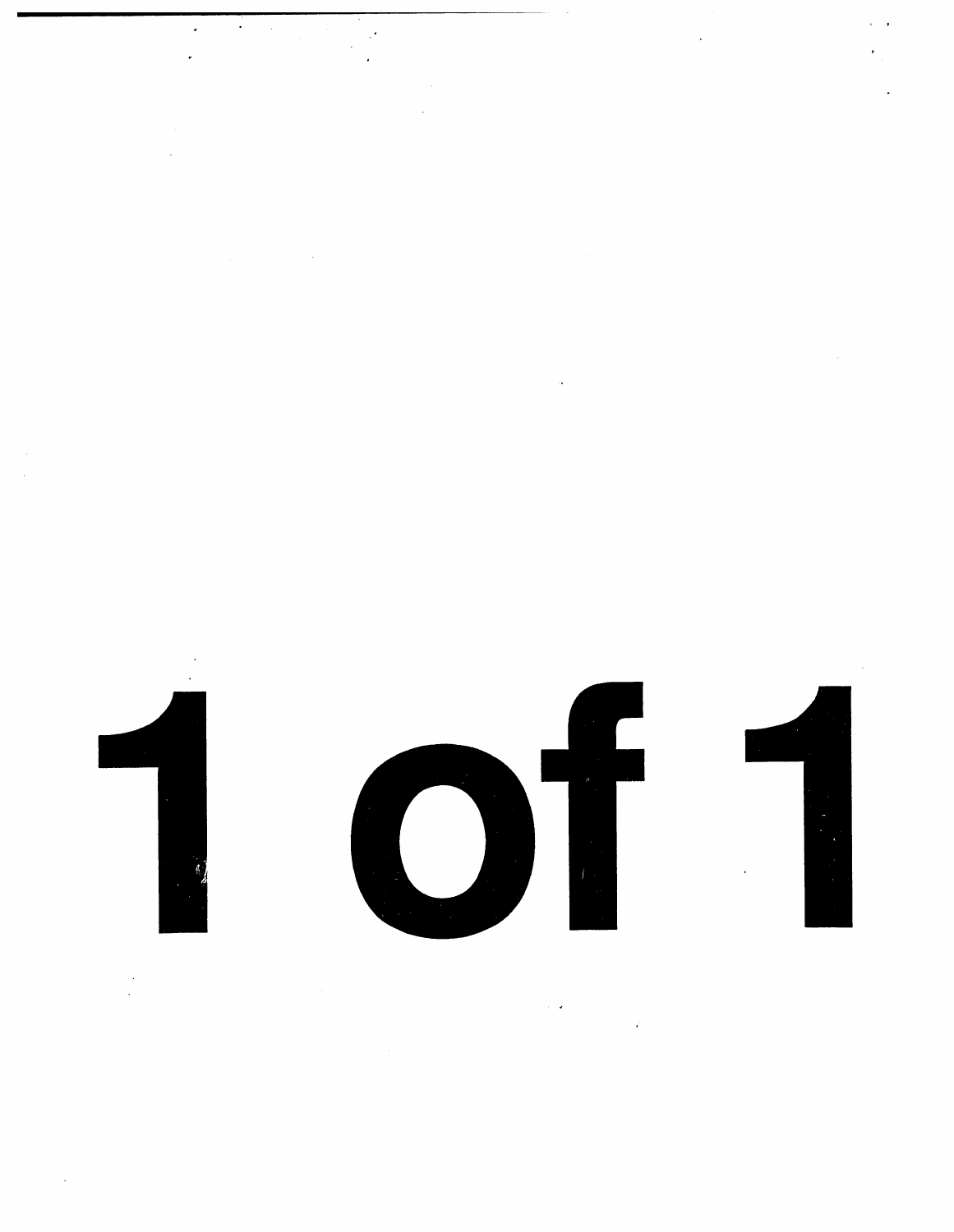

**WHC-SA-1935-FP** 

# **Environmental Restoration Waste Materials Co-Disposal**

S. J. Phillips R. G. Alexander J. L. England J. R. Kirdendall E. A. Raney W. E. Stewart **Westinghouse Hanford Company** 

E. B. Dagan R. G. Holt U.S. Department of Energy-**Richland Operations Office** 

Date Published September 1993

To be presented at ER '93 - Environmental **Remediation Conference** Augusta, Georgia October 24-28, 1993

Prepared for the U.S. Department of Energy Office of Environmental Restoration and **Waste Management** 



P.O. Box 1970 Hanford Company Richland, Washington 99352

Hanford Operations and Engineering Contractor for the<br>U.S. Department of Energy under Contract DE-AC06-87RL10930

Copyright License By acceptance of this article, the publisher and/or recipient acknowledges the U.S. Government's right to retain a nonexclusive, royalty-free license in and to any copyright covering this paper.



Approved for Public Release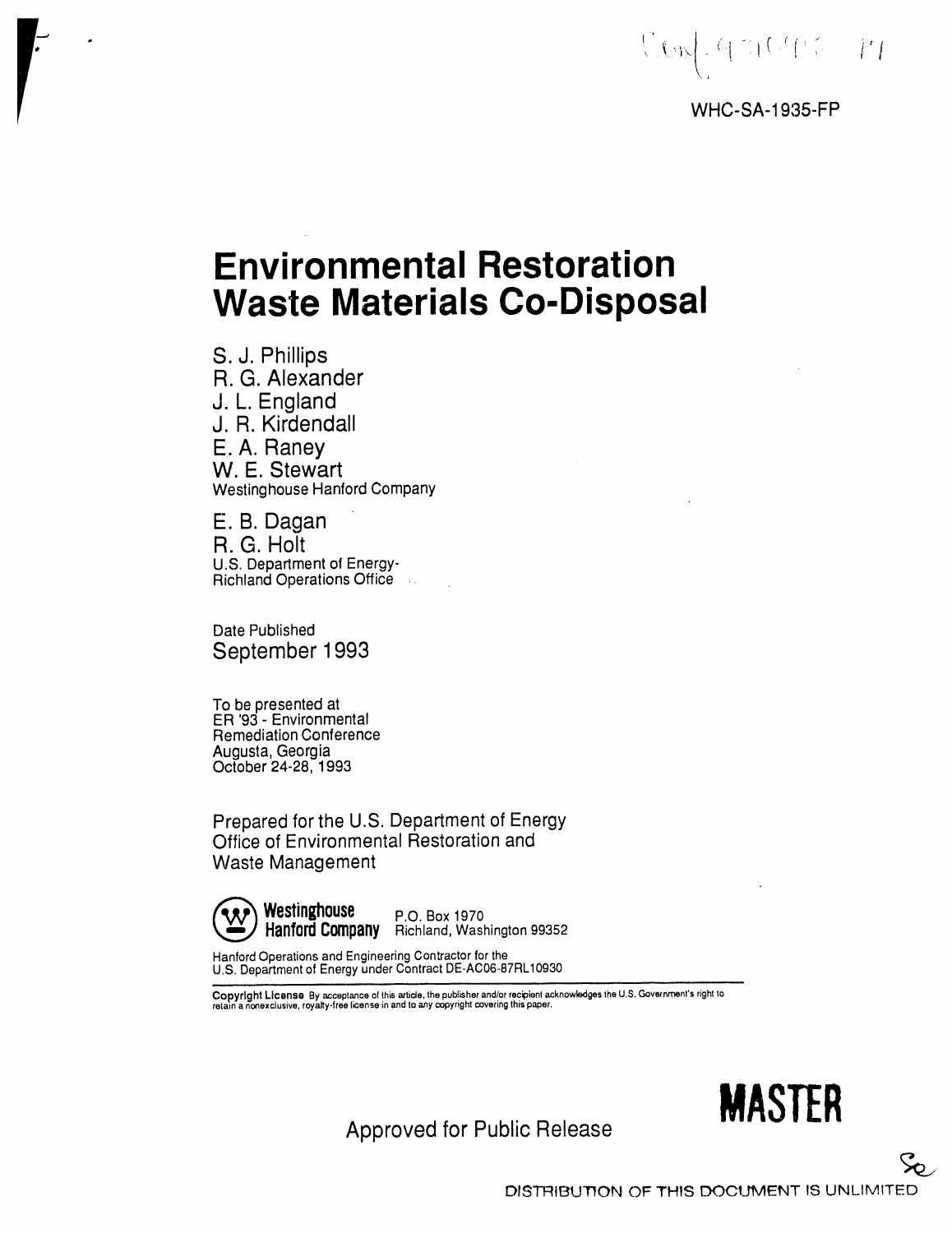### **LEGAL DISCLAIMER**

This report was prepared as an account of work sponsored by an agency of the United States Government. Neither the United States Government nor any agency thereof, nor any of their employees, nor any of their contractors, subcontractors or their employees, makes any warranty, express or implied, or assumes any legal liability or responsibility for the accuracy, completeness, or any third party's use or the results of such use of any information, apparatus, product, or process disclosed, or represents that its use would not infringe<br>privately owned rights. Reference herein to any specific commercial product, process, or service by trade name, trademark, manufacturer, or otherwise, does not necessarily constitute or imply its endorsement, recommendation, or favoring by the United States Government or any agency thereof or its contractors or subcontractors. The views and opinions of authors expressed herein do not necessarily state or reflect those of the United States Government or any agency thereof.

This report has been reproduced from the best available copy.

Printed in the United States of America

DISCLM-2.CHP (1-91)

美国爱尔兰教的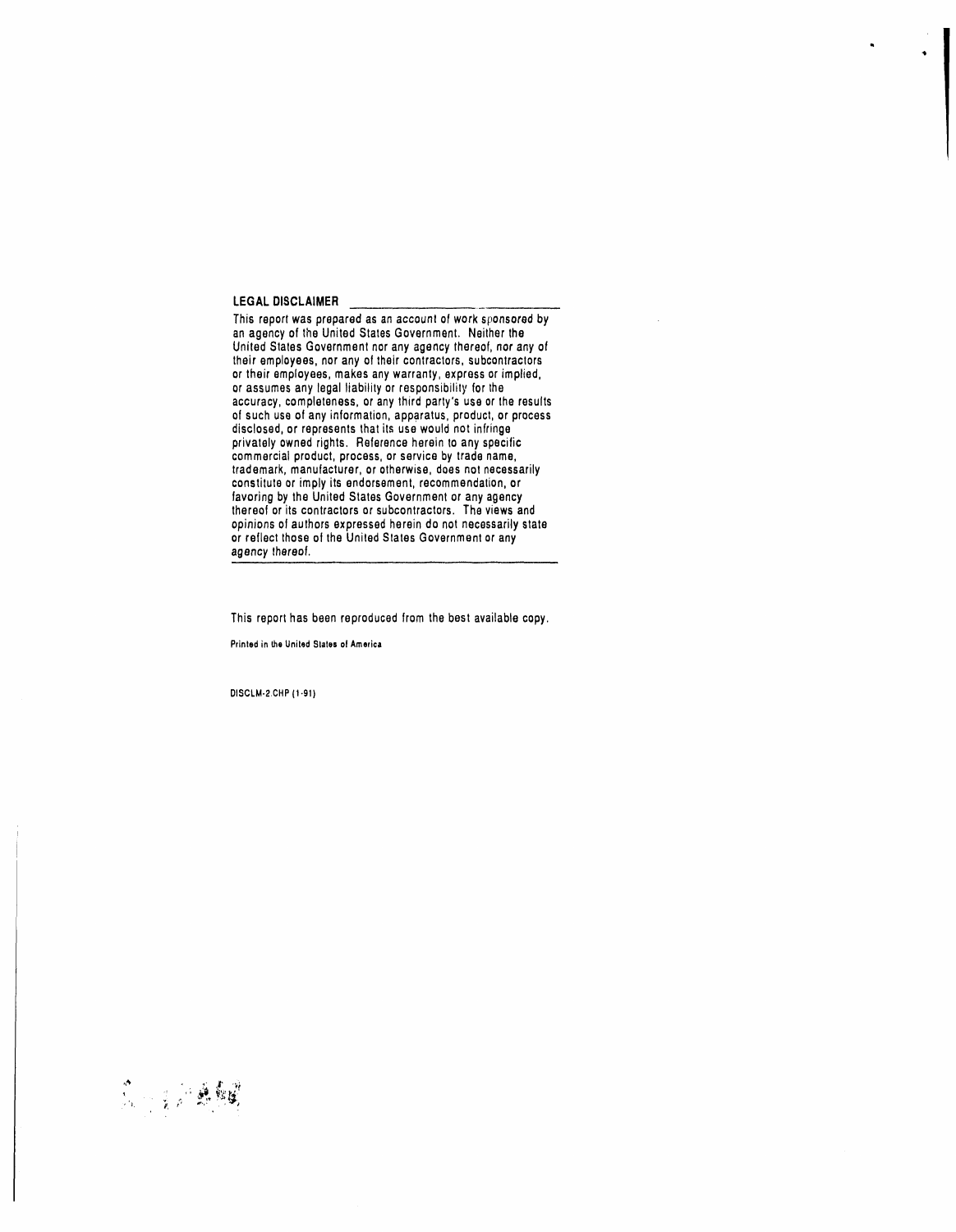| Date Received:<br>Reference:<br><b>INFORMATION RELEASE REQUEST</b><br>WHC-CM-3-4                                                                                        |                                                                                                                        |                                                                                                                                              |                                                            |                  |          |
|-------------------------------------------------------------------------------------------------------------------------------------------------------------------------|------------------------------------------------------------------------------------------------------------------------|----------------------------------------------------------------------------------------------------------------------------------------------|------------------------------------------------------------|------------------|----------|
| Complete for all Types of Release                                                                                                                                       |                                                                                                                        |                                                                                                                                              |                                                            |                  |          |
| Purpose<br>U.<br>Speech or Presentation<br>(Check<br>u.<br><b>Full Paper</b>                                                                                            | Reference<br>IJ<br>IJ<br>Technical Report<br>n<br>Thesis or Dissertation<br>IJ<br>Manual<br>n<br><b>Brochure/Flier</b> |                                                                                                                                              | ID Number (include revision, volume, etc.)<br>$SA-1935-FP$ |                  |          |
| only one<br>o<br>Summary<br>suffix)<br>n<br>Abstract                                                                                                                    |                                                                                                                        |                                                                                                                                              | List attachments.                                          |                  |          |
| n<br>Visual Aid<br>Speakers Bureau<br>IJ<br>IJ<br><b>Poster Session</b><br>n<br>Videotape                                                                               | IJ<br>Software/Database<br>Ľ1<br><b>Controlled Document</b><br>n<br>Other                                              |                                                                                                                                              | Date Release Required                                      |                  |          |
| Environmental Restoration Waste Materials<br>Title<br>Co-Disposal                                                                                                       |                                                                                                                        |                                                                                                                                              | Unclassified Category<br>Impact<br>4<br>Level<br>$UC -$    |                  |          |
| $ X $ No<br>New or novel (patentable) subject matter?<br>If "Yes", has disclosure been submitted by WHC or other company?<br>Ves Disclosure No(s).<br>No                | ∣∣ Yes                                                                                                                 | Information received from others in confidence, such as proprietary data,<br>trade secrets, and/or inventions?<br>$[X]$ No<br>Yes (Identify) |                                                            |                  |          |
| Trademarks?<br>$[X]$ No<br>│ │ Yes<br>Copyrights?<br>$[X]$ No<br>Yes (Identify)<br>If "Yes", has written permission been granted?<br>Ħ<br>Yes (Attach Permission)<br>No |                                                                                                                        |                                                                                                                                              |                                                            |                  |          |
| Complete for Speech or Presentation                                                                                                                                     |                                                                                                                        |                                                                                                                                              |                                                            |                  |          |
| Title of Conference or Meeting<br>Group or Society Sponsoring<br>ER'93-Environmental Remediation Conference<br>71.S. DOE                                                |                                                                                                                        |                                                                                                                                              |                                                            |                  |          |
| Date(s) of Conference or Meeting<br>October 18-24, 1993                                                                                                                 | City/State<br>Augusta, Georgia                                                                                         |                                                                                                                                              | Will proceedings be published?                             | Yes<br>Yes       | No<br>No |
| Will material be handed out?<br>Title of Journal                                                                                                                        |                                                                                                                        |                                                                                                                                              |                                                            |                  |          |
| CHECKLIST FOR SIGNATORIES                                                                                                                                               |                                                                                                                        |                                                                                                                                              |                                                            |                  |          |
| Review Required per WHC-CM-3-4<br><u>Yes</u><br><u>No</u><br>Reviewer - Signature Indicates Approval                                                                    |                                                                                                                        |                                                                                                                                              |                                                            |                  |          |
| Name (printed)<br><u>Signature</u><br>Date<br><b>Classification/Unclassified Controlled</b><br>[X]<br>$\lceil$ ]<br>Nuclear Information                                 |                                                                                                                        |                                                                                                                                              |                                                            |                  |          |
| Patent - General Counsel                                                                                                                                                |                                                                                                                        | SW BERGLIN<br>Juberdin                                                                                                                       |                                                            |                  |          |
| Legal - General Counsel                                                                                                                                                 |                                                                                                                        | S. W. Berglin                                                                                                                                |                                                            |                  |          |
| <b>Applied Technology/Export Controlled</b><br>Information or International Program                                                                                     | [X]                                                                                                                    |                                                                                                                                              |                                                            |                  |          |
| WHC Program/Project                                                                                                                                                     | [X]                                                                                                                    |                                                                                                                                              |                                                            |                  |          |
| Communications                                                                                                                                                          | [X]                                                                                                                    |                                                                                                                                              |                                                            |                  |          |
| RL Program/Project<br>[X]                                                                                                                                               | $\mathfrak l$                                                                                                          | E. B. Dagan                                                                                                                                  |                                                            |                  |          |
| <b>Publication Services</b><br>I X I                                                                                                                                    | $\mathfrak{g}$                                                                                                         | D. L. Crockford                                                                                                                              |                                                            |                  |          |
| Other Program/Project<br>[X]                                                                                                                                            |                                                                                                                        |                                                                                                                                              |                                                            |                  |          |
| The above information is certified to be correct.<br>Information conforms to all applicable requirements.                                                               |                                                                                                                        |                                                                                                                                              |                                                            |                  |          |
| M<br>References Available to Intended Audience                                                                                                                          | <u>No</u><br><u>Yes</u><br>$\mathbf{I}$                                                                                | INFORMATION RELEASE ADMINISTRATION APPROVAL STAMP<br>Stamp is required before release. Release is contingent upon resolution of              |                                                            |                  |          |
| Transmit to DOE-HQ/Office of Scientific<br>and Technical Information                                                                                                    |                                                                                                                        | mandatory comments.                                                                                                                          |                                                            |                  |          |
| Ŋ<br>Author/Requestor (Printed/Signature)                                                                                                                               | []<br>Date                                                                                                             |                                                                                                                                              |                                                            |                  |          |
| S. J. Phillips JESAL/PAICUS                                                                                                                                             | 10-1-93                                                                                                                |                                                                                                                                              |                                                            |                  |          |
| Intended Audience                                                                                                                                                       |                                                                                                                        |                                                                                                                                              |                                                            |                  |          |
| $[X]$ External<br>$\Box$<br>Internal<br>Sponsor<br>Responsible Mapager Printed/Signature)<br>Date                                                                       |                                                                                                                        |                                                                                                                                              |                                                            |                  |          |
|                                                                                                                                                                         |                                                                                                                        |                                                                                                                                              |                                                            |                  |          |
| J. C. Sannichsen                                                                                                                                                        |                                                                                                                        | Date Cancelled                                                                                                                               |                                                            | Date Disapproved |          |

 $\bullet$ 

 $\sim 10^{-10}$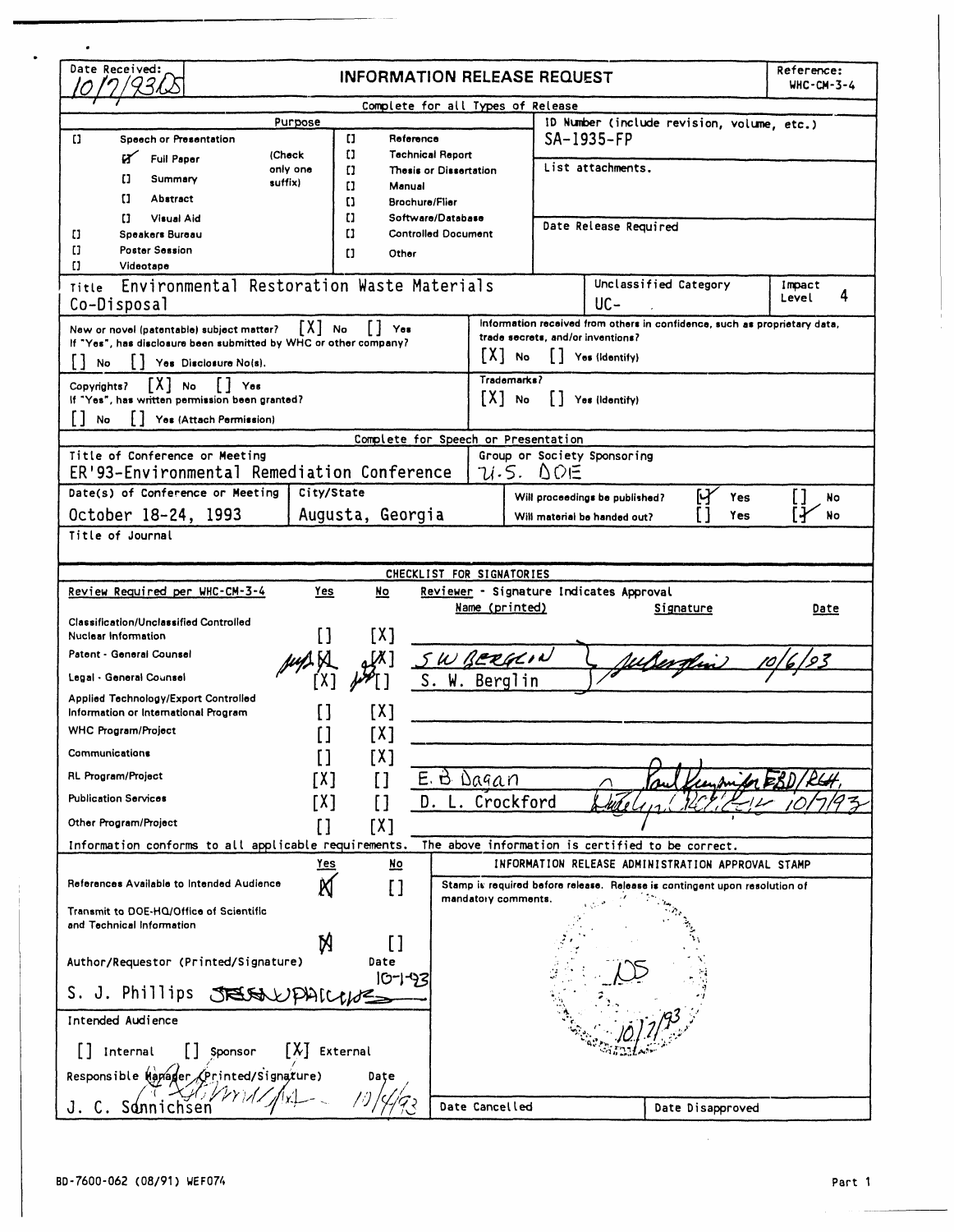### ENVIRONMENTAL RESTORATION WASTE MATERIALS CO-DISPOSAL

S.J. Phillips, R.G. Alexander, E.B. Dagan, J.L. England, R.G. Holt J.R. Kirkendall, E.A. Raney, and W.E. Stewart

Westinghouse Hanford Company U.S. Department of Energy Richland Operations Office

### ABSTRACT

i

 $\bullet$ 

Co-disposal of radioactive and hazardous waste is a highly efficient and costsaving technology. The technology used for final treatment of soil-washing size fractionization operations is being demonstrated on simulated waste. Treated material (wasterock) is used to stabilize and isolate retired underground waste disposal structures or is used to construct landfills or equivalent surface or subsurface structures. Prototype equipment is under development as well as undergoing standardized testing protocols to prequalify treated waste materials. Polymer and hydraulic cement solidification agents are currently used for geotechnical demonstration activities.

### INTRODUCTION

During the past 5 decades, copious quantities of waste materials have been produced by defense-related nuclear operations at many U.S. Department of Energy (DOE) sites. As defense nuclear operations are reduced or eliminated. additional volumes of waste materials will be produced by environmental restoration activities. Westinghouse Hanford Company, under the direction of the DOE Richland Operations Office, is developing processes for disposal of these waste materials. "Co-disposal" is a process of disposing of radioactive and/or hazardous nuclear-generated waste materials in combination and simultaneously with disposal of waste materials produced from environmental restoration retrieval actions. The co-disposal process is a significant waste-minimization and resource-avoidance technology. As such, use of this technologycan result in large cost savings.

Co-disposal can be used as an interim remediation action for existing highconsequence radiological/industrial-risk underground waste structures. Alternatively, the process can be used for primary confinement, secondary confinement, and shielding of waste packages in landfills or equivalent structures. This process uses nearly 100 percent of the volume of the landfill by incorporating waste packages produced by waste generators within a solidified matrix. This solidified matrix is composed of waste materials and high durability, high strength, low hydraulic conductivity, highly immobilizing binding materials. If this solidified matrix were used, the waste package loading in the landfill or similar structure can be easily increased by 150 to 300 percent.

Co-disposal is being evaluated on engineering scale tests conducted in conjunction with soil-wash demonstration activities at the Hanford Site. Test conditions simulate actual waste site remediation where (1) waste materials are exhumed, (2) size fractionization by soil washing is performed on the exhumed material, (3) the fine-fraction slurry (i.e., the contaminated fraction) is collected, (4) the slurry is treated, and (5) the treated slurry is disposed of in an appropriate surface or subsurface location. Testing is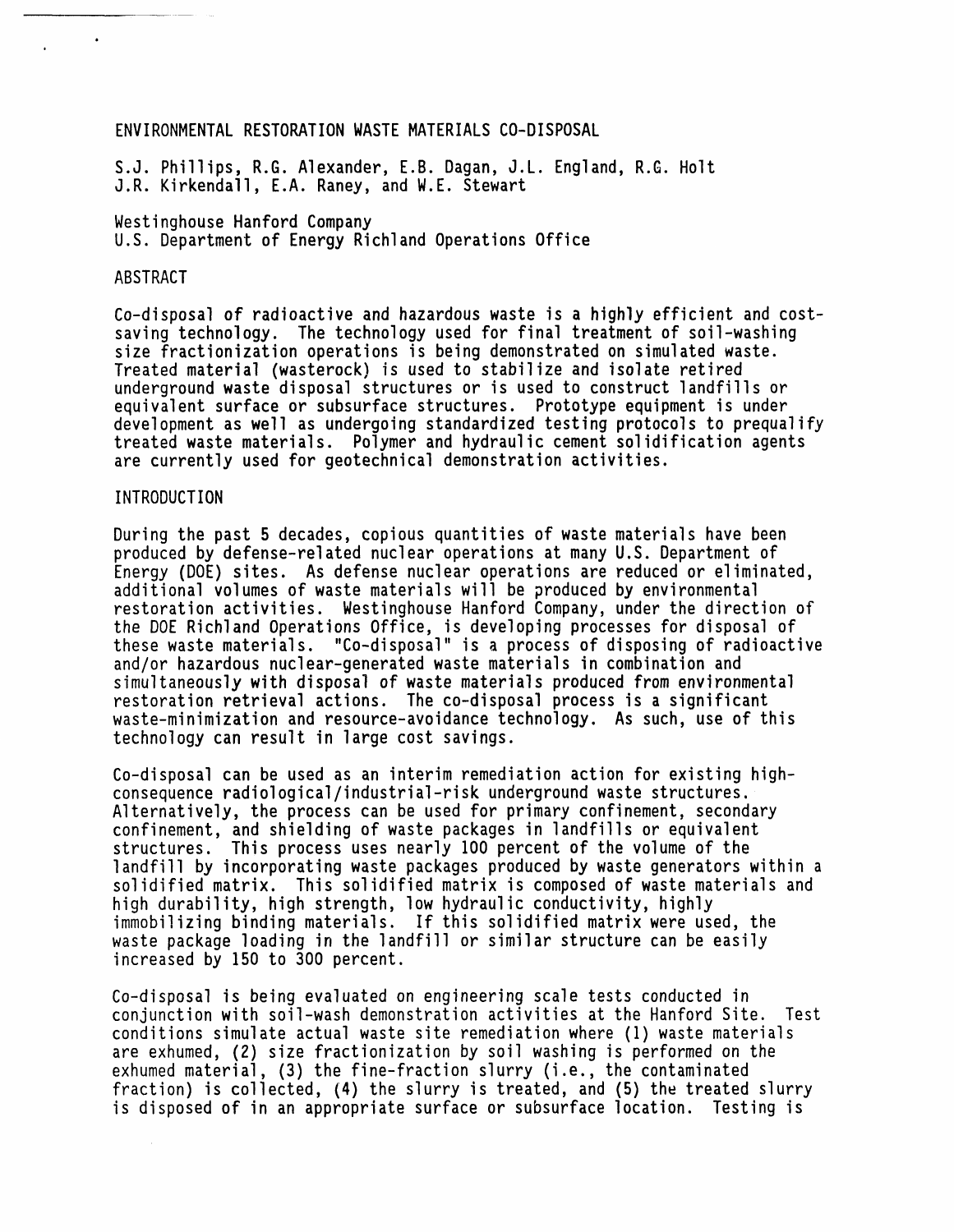being conducted at the Hanford Geotechnical Development and Test Facility. Treatment is conducted in accordance with past-practice Resource Conservation and Recovery Act of 1976 (1) (RCRA) or Comprehensive Environmental Response, Compensation and Liability Act of 1980 (CERCLA) (2) regulatory guidance.

### SIMULATED WASTE FEED MATERIALS

Co-disposal has the capability to use most of the bulk contaminated waste materials. Soil-wash size fractionization is being tested to evaluate physical and hydraulic separation and concentration of highly contaminated fine sediments from less contaminated, coarser fractions. These sediments originating from crib, settling basin, burial ground, drainfield, and similar waste disposal structures typically contain mixed fission products. activation products, heavy metals, and organic solvents.

Glaciofluvial sediments similar to those contaminated with process nuclear and hazardous waste originating from the 300 Area at the Hanford Site are being used for testing. They were removed from a spoils pile and introduced into the soil-wash size-fractionization system using a large trackhoe. The bulk material was dry (approximately 2 percent water by volume). The bulk material was classified as bimodially distributed coarse gravely sand. This material has been tested relative to solidification for barrier application by Brookhaven National Laboratory (3).

### MOBILE UNIT OPERATIONS

Size fractionization by mechanical separation and soil washing was completed using several in-series integrated unit operations. The purpose of size fractionization was to separate coarse fraction from fine fraction, and uncontaminated materials to moderately contaminated materials, respectively. This initial demonstration of size fractionization was conducted on uncontaminated geologic media; however, the media are similar in mineralogy and gradation to contaminated geologic media currently being treated.

The primary fractionization unit operation consists of a large grizzley for separation of the very coarse fraction (boulders). The grizzley removed the greater than 1.5 x  $10^2$  mm fraction to a discharge pile. The second unit operation consists of two vibrating screens. The top screen has an attached spray bar to add water to control dust, which produced a slurry discharge of<br>less than approximately  $5.0 \times 10^{-1}$  mm materials. The bottom screen was used<br>to separate the  $2.5 \times 10^{1}$  mm fraction and to remove the retai discharge pile. The passing fraction then was retained in a large, lateral discharge belt conveyor housed in a hopper that was 3.0 m<sup>3</sup>. The discharge material from the hopper was moved to washing operations via a piler/conveyor.

The geologic media passing through the 2.5 x  $10^1$  mm screen then was introduced into a trommel (third unit operation) at rates varying from 6.7 x  $10^{-2}$  m<sup>3</sup>·s to 1.3 x  $10^{-1}$   $m^3$  s<sup>-1</sup> throughput. Water was added to the trommel from surge tanks at a rate of approximately 6.3 x  $10^{-5}$  m·s<sup>-1</sup>.

The coarse fraction (greater than 2.0 mm) exited the trommel to a discharge pile (i.e., the fourth unit operation). The fifth step was the discharge of<br>the remaining fraction from the trommel to a vibrating table. The sixth unit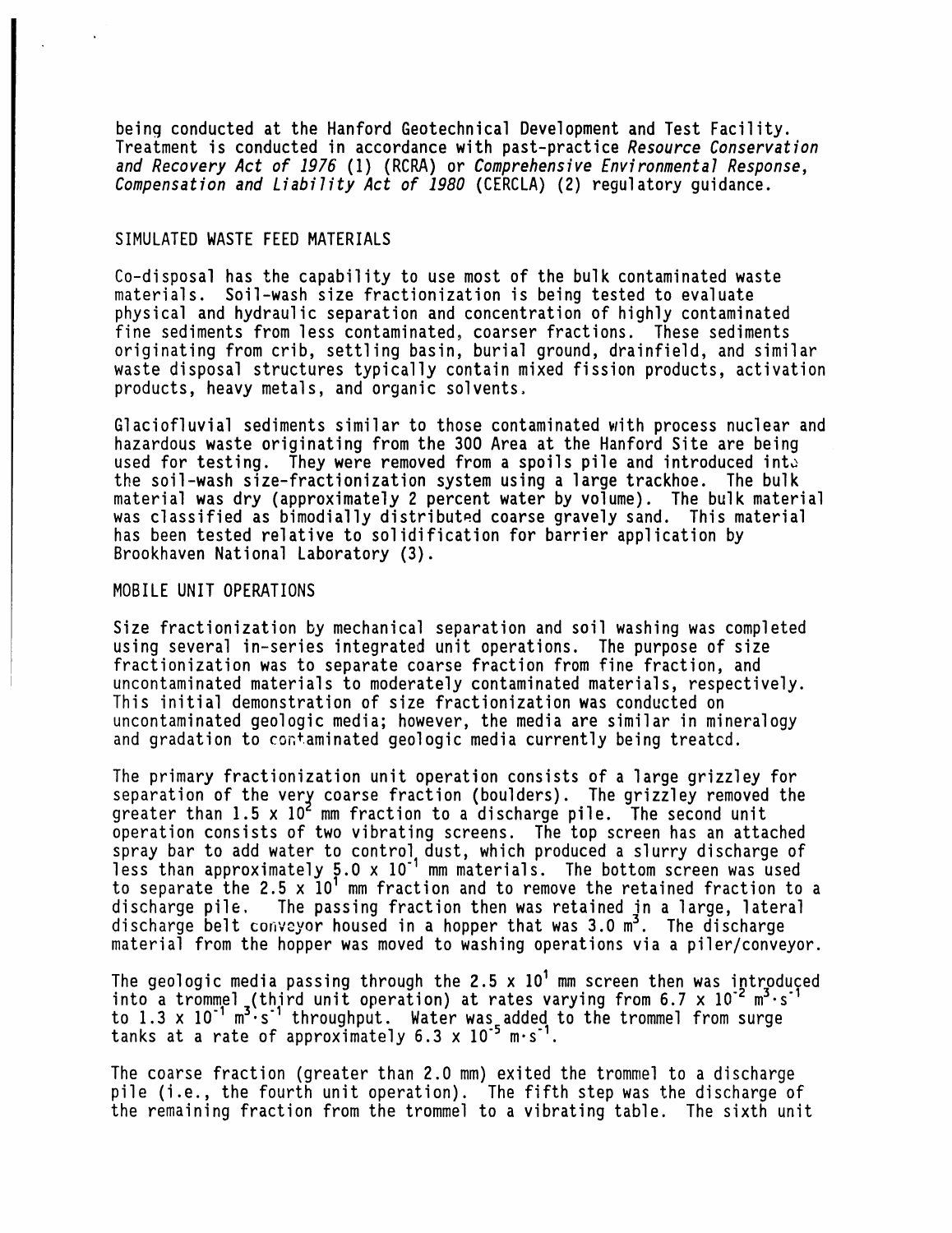operation consisted of separating the fraction that was greater than 2.0  $\times$  10<sup>-1</sup> mm into a discharge 10"Imm into a dischargepile, and the last unit operationof discharge separated the fraction that was less than 2.0 x I0" mm into a slurry discharge. The discharge slurry entered a series of siphon-connected cascade settling tanks for collection. After activities ceased, these media were collected from each settling tank and homogenized into a final simulated waste feed material.

A simplified flow schematic for unit operations and the overall size fractionization system is shown in Figure 1. Unit operations were obtained from the DOE and U.S. Environmental Protection Agency sources.

Place Figure I here. Figure 1. Size Fractionization Operations and Fine Fraction Production.

WASTE FORM QUALIFICATION FOR DISPOSAL

Waste forms produced by co-disposal require prequalification before placement into a landfill or similar structure. Prequalification involves real-time and accelerated laboratory testing of mixtures of bulk materials and binders. Prequalification must be completed for each contaminant-material feed and waste disposal media at the most conservative waste loadings and over a range of physicochemical conditions. A suite of nominally 27 different tests are conducted following guidance given in Title 10 of the  $U.S.$  Code of Federal Regulations (4). Current testing involves strength and durability tests of fraction less than 2.0 to 0.2 mm and the fraction less than 0.2 mm.

Laboratory testing of size-fractionization slurry feed materials currently is being conducted with polymer and hydraulic cement binders. Laboratory tests of equivalent feed materials with admixed sequestering agents in hydraulic cement have been completed (5 and 6).

Polymer concrete is being produced with the size-fractionization slurry and washed soil fraction that is less than 2.0 mm, using methacrylate polymer. This polymer consists of dicyclopentadienyl methacrylate and isooctyl acrylate polymerized with cobalt octolate and catalyzed with cumene hydroperoxide. The polymer is introduced using a rotary mixer when the slurry or 2.0 mm granular feed material is at or near saturation (approximately 42 percent void volume). Alternatively, the aqueous polymer may be added to the granular feed by flooding and vibrating the bulk material to induce saturation. The resultant material is termed "wasterock."

Hydraulic cement is also being produced with the fine and slurry fraction of the washed soil material. Cement (portland type I, II, or H), fly and bottom ash (coal-fired steam-plant waste), simulated contaminated water, and plasticizer (i.e., sodium haphthalenesulfonate-formaldehyde) are added to the washed soil fraction using mechanical homogenizers. This material is also called wasterock because it uses contaminated materials as primary aggregate and solidification binders.

Both the polymer concrete and hydraulic cement binders are placed concurrently or subsequently with simulated contaminated soil size fractions in reusable steel forms containing reinforcing bar. The resulting material become large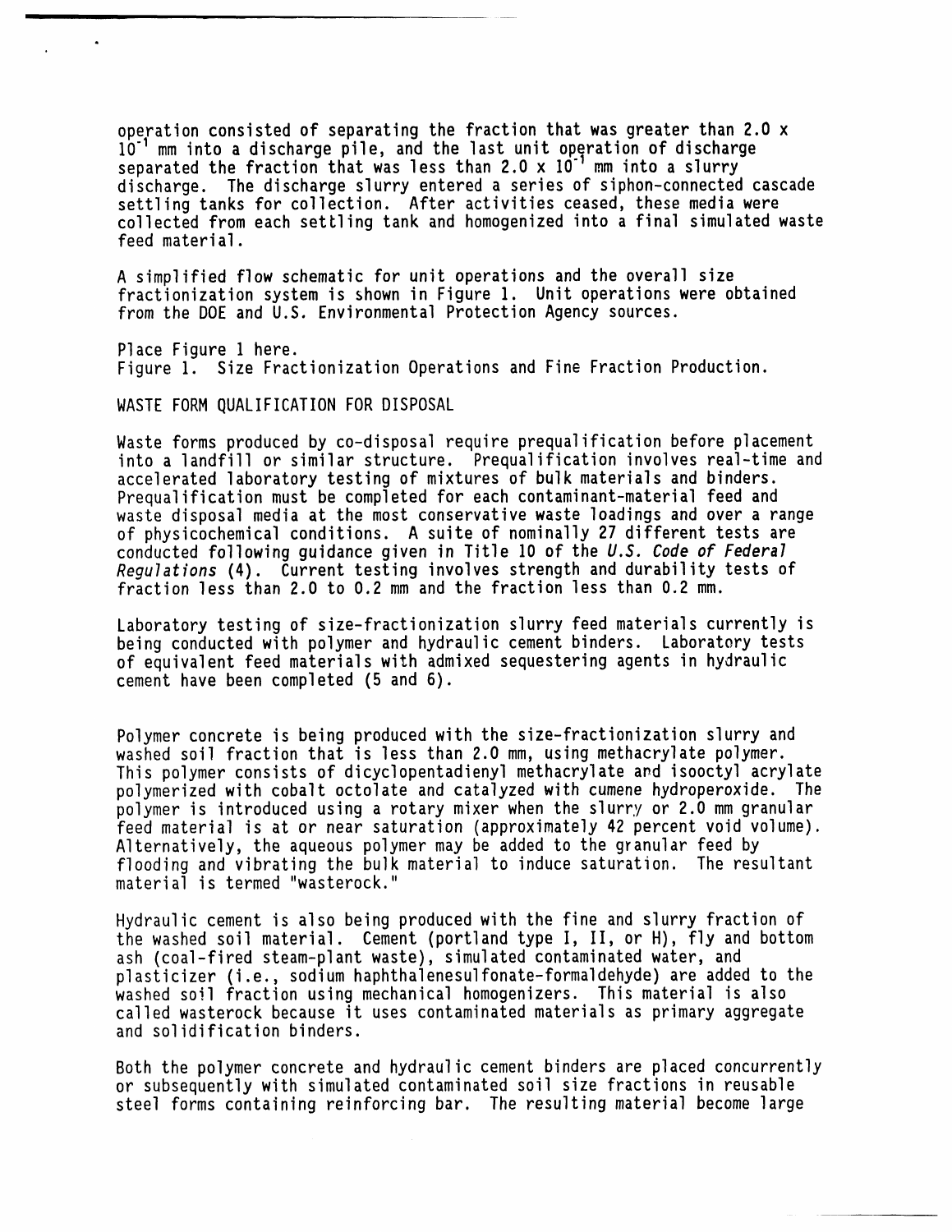durable monoliths, after solidification and removal from the forms. These monoliths can be produced by the waste generator or at the point of disposal. The monoliths can be retrieved from a disposal structure after site closure if required by regulatory mandate. The large monoliths also can be configured within a waste management facility to serve as radiological shielding during their interim status before final disposal.

In contrast to production of monoliths with contaminated soil, polymer concrete or hydraulic cement can be directly pumped into working radioactive and/or hazardous waste landfill waste packages interstices before the mixtures solidify. This produces a continuous large monolithic body surrounding the waste materials, which would replace the requirement for backfilling with uncontaminated soil or equivalent granular media. Placement of the mixtures in slurry form can be performed using remote equipment. This equipment currently is being demonstrated using uncontaminated hydraulic cement for disposal of large, highly radioactive filters containing hazardous constituents.

Direct injection of slurry into physically unstable underground structures is also an alternative application for wasterock. Use of wasterock originating primarily from contaminated waste sites to stabilize and isolate other waste disposal sites is of particular health physics and economic benefit. Percussion jet-injection prototype equipment currently is being modified for use in stabilization of unstable waste materials in underground cribs, burial grounds, vaults, caissons, pipelines, foundations, etc. This equipment remotely accesses the disposal structure and injects wasterock into the accessible void volume of the structure.

### ACKNOWLEDGEMENTS

The authors wish to express their gratitude to J.G. Field and R.D. Beldon of the Westinghouse Hanford Company, Restoration and Remediation Division, for their support and guidance.

### REFERENCES

- (1) *Fiesource Conservation and Recovery Act of 1976*, 42 USC 6901 et seq.
- (2) Comprehensive Environmental Response, Conservation, and Liability Act of 1980, 42 USC 9601 et seq.
- (3) Heiser, J. H., P. Colombo, and J. Clinton, Polymers for Subterranean Containment Barriers for Underground Storage Tanks (UST's), CH321203, Brookhaven National Laboratory, 1992.
- (4) 10 CFR 61, "Licensing Requirements for Land Disposal of Radioactive Waste," Title 10  $U.S.$  Code of Federal Regulations Chapter 61, Nuclear Regulatory Commission, Washington, D.C.
- (5) Phillips,S. J., R. G. Alexander,P. J. Crane, J. L. England,C. J. Kemp, and W. E. Stewart, "Co-Disposalof Mixed Waste Materials"in proceedings of the Second International Mixed Waste Conference, Baltimore, Maryland, USA (Aug. 1 993).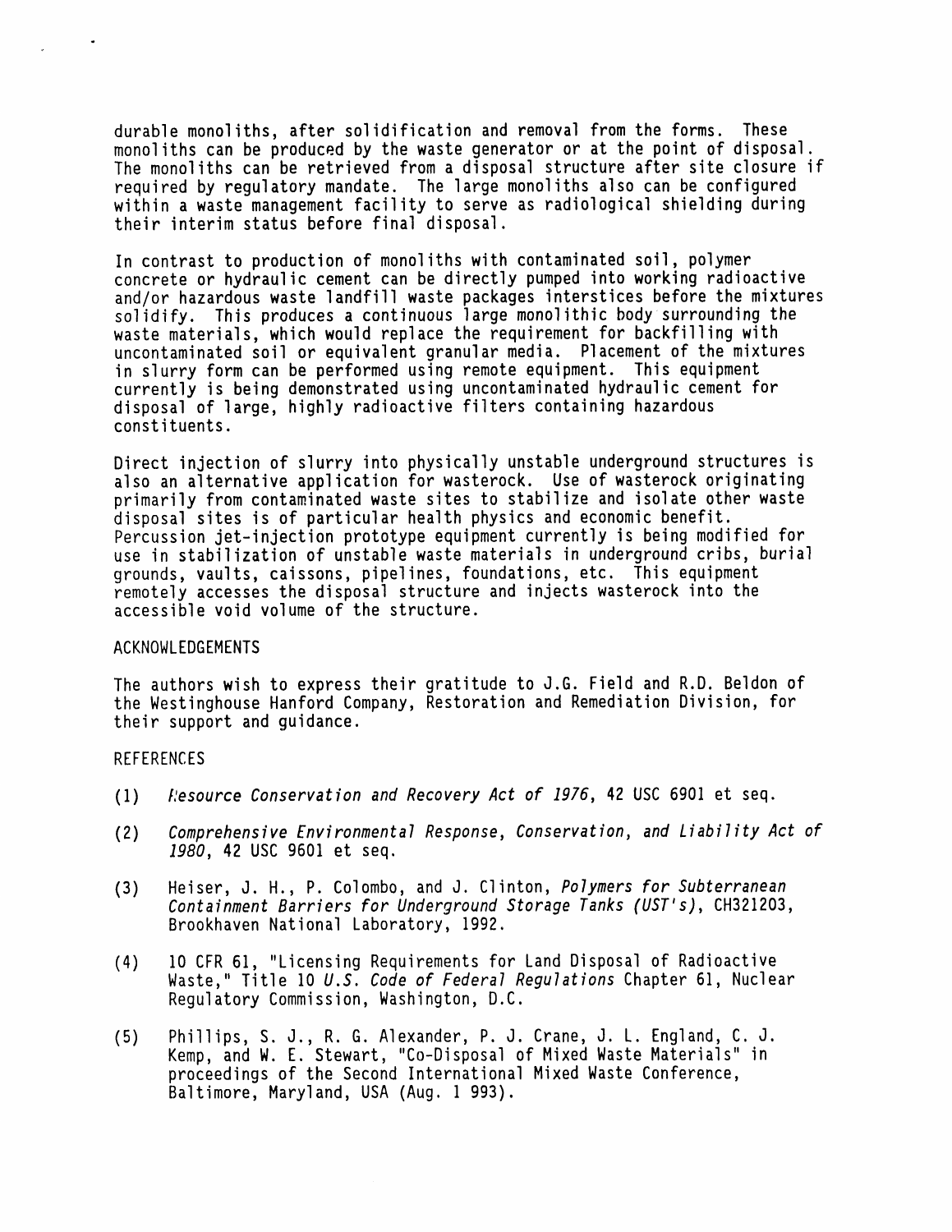Phillips, S.J., H.L. Benny, J.W. Cammann, L.C. Ames, and R.G. Serne, "Development, Testing, and Demonstration of Geotechnical Equipment and Cement Based Void-Fill Encapsulant Materials for Stabilization of Radioactive and  $(6)$ 

 $\Delta$ 

 $\bar{z}$ 

 $\bullet$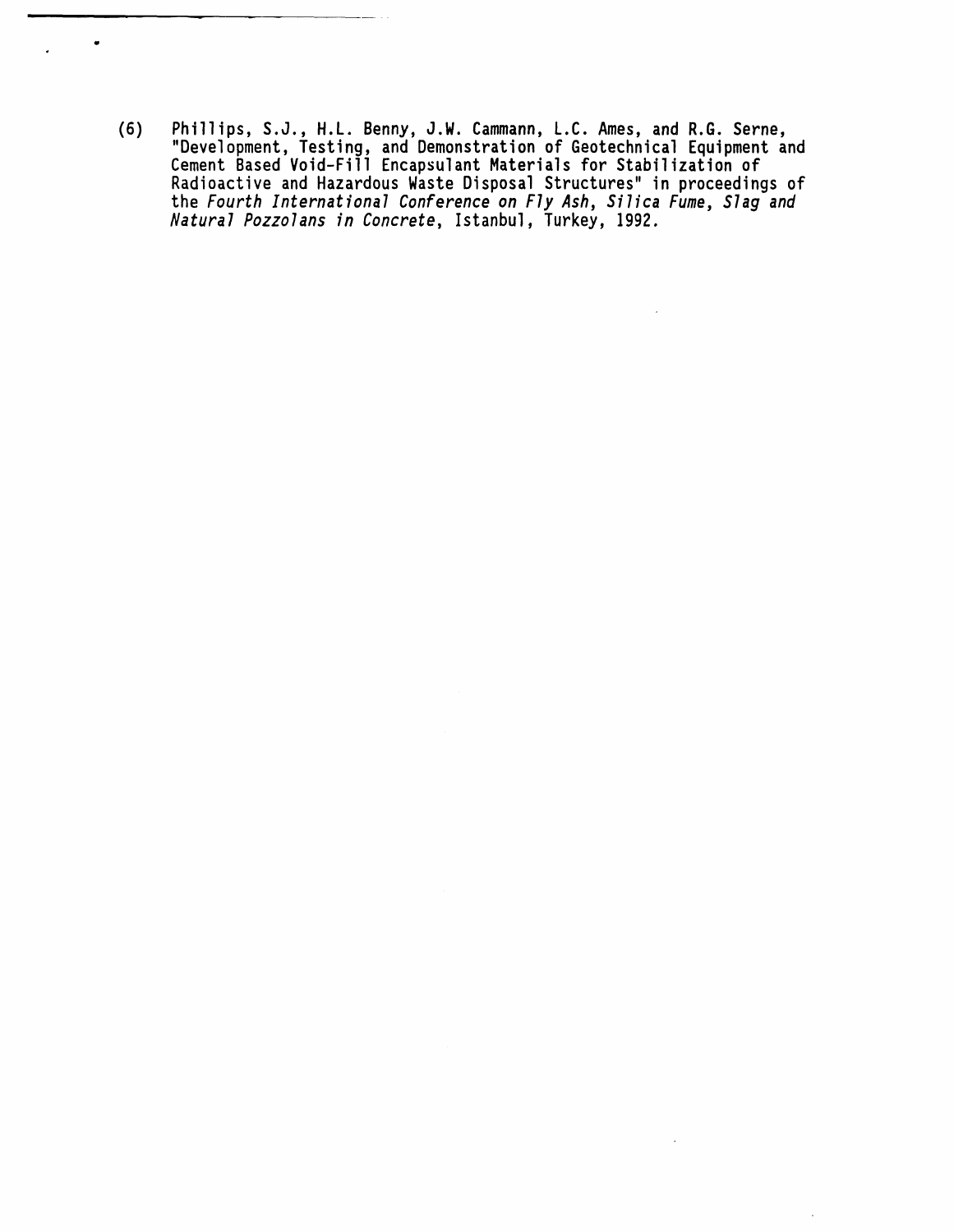# DATE FILMED 12/8/93